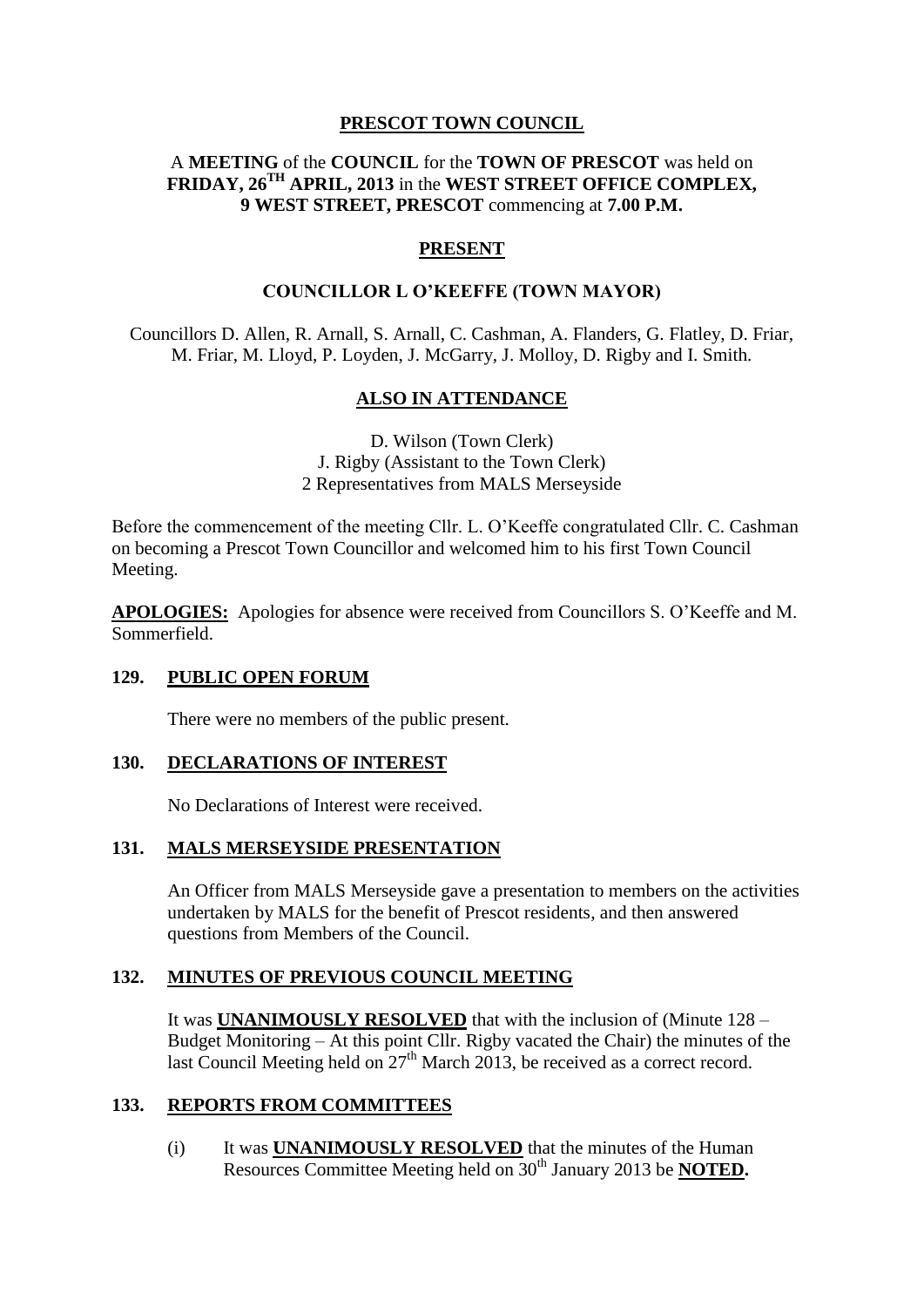It was **UNANIMOUSLY RESOLVED** that with the inclusion of Cllr. D. Rigby in the list of those also in attendance, the minutes of the Human Resources Committee held on 20<sup>th</sup> March be **NOTED.** 

(ii) It was **UNANIMOUSLY RESOLVED** that the Minutes of the Carnival Committee Meeting held on 18<sup>th</sup> April, 2013 be **NOTED.** 

### **134. ANNOUNCEMENTS FROM THE LEADER**

There were no announcements from the Leader.

### **135. ANNOUNCEMENTS FROM THE TOWN CLERK**

#### **GREEN SPACE**

#### Eaton Street

Application for Green Flag Status submitted, judging will take place between May and August 2013. Toddler play space – invitations to tender are going out on Monday the tender period is 2 weeks with project expected to be completed in June.

#### Browns Field

Town Clerk has met with 2020 Knowsley to discuss parameters of the Design Brief this expected to be finalised next week.

### **NEW TOWN HALL**

As previously reported the Town Clerk wrote to 10 contractors asking for information and references in order to short list for the tender process, 6 of the 10 replied and an evaluation of contractors was carried out by the Town Clerk, the Architect and the Quality Surveyor. However given that we had 6 returns all those who had submitted a return were invited to tender.

A tender opening panel has been organised for Thursday  $16<sup>th</sup>$  May at 1 p.m. the panel will comprise of the Town Clerk a representative from KMBC Audit Team, the Architect and the Quality Surveyor and in accordance with Financial Regulation 11.5 two members of the Council – I would suggest the Mayor and Chair of Re-location Committee but there is no prescription for this in Financial Regulations.

#### **QUALITY COUNCIL – PROGRESS**

Test 5 – Annual Report – Town Clerk has compiled a draft Annual Report and just awaiting some additional information from partners for inclusion before present to Council at the Annual Meeting.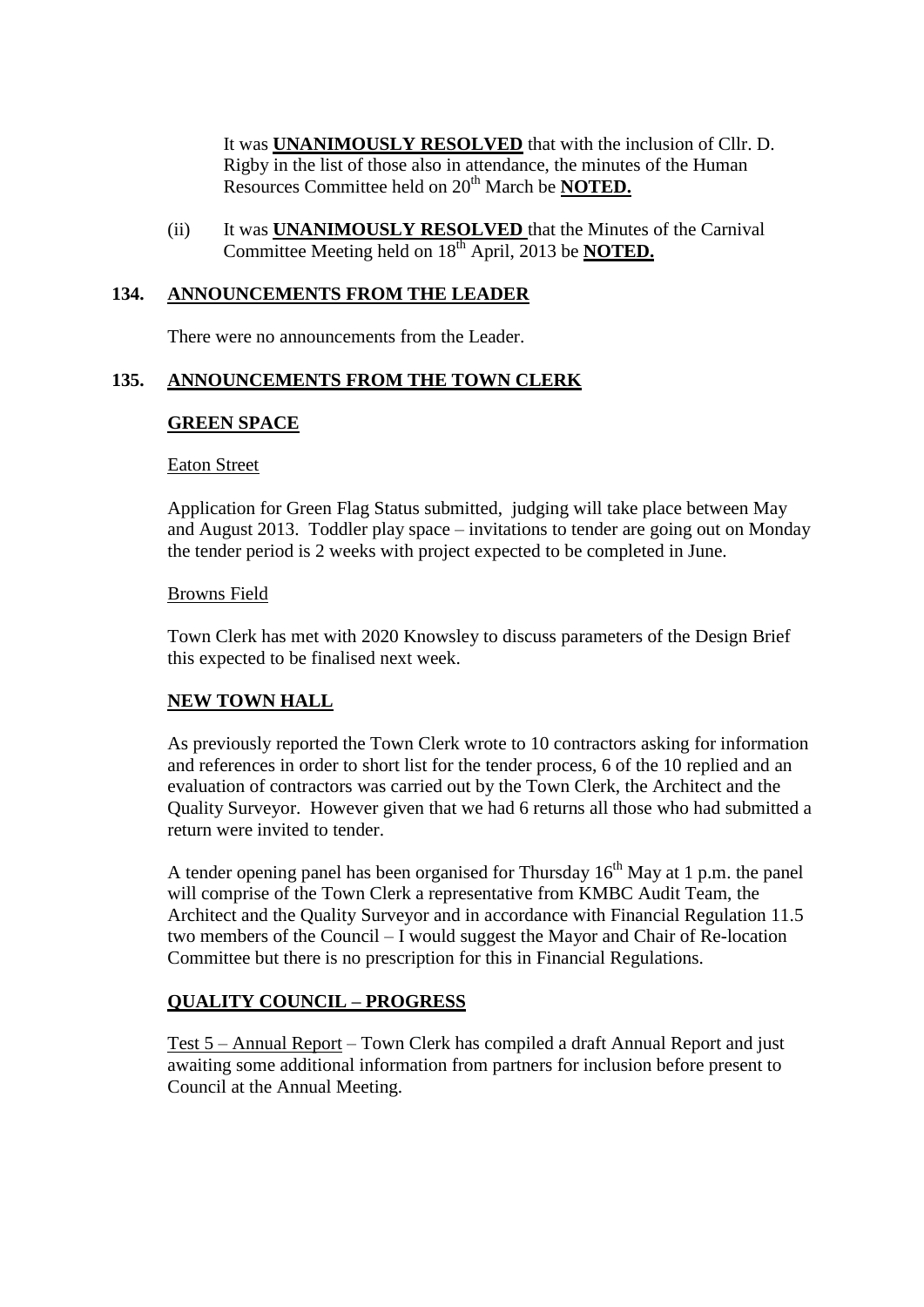# **OTHER ITEMS**

Clarity and amendments to Standing Orders and Terms of Reference for Prescot Town Council.

Cllr Rigby has submitted proposals for changes to Standing Orders, the Town Clerk has revised Terms of Reference for Committees, and Financial Regulations all for discussion at the Annual Meeting.

# **FINANCE**

Yearend accounts for March 2013 have been produced and are currently with KMBC for verification before being subject to audit.

Date for Internal Audit to be carried out by KMBC to be confirmed next week.

Date for External Audit is set for 25<sup>th</sup> June.

The Town Clerk received a letter from the Secretary of State for the Department for Communities and Local Government providing Prescot Town Council with a Borrowing Approval of £500,000. The application did not receive a sing query from the Secretary.

Therefore the Town Clerk has now completed a loan application to the Public Works Loan Board for £500,000 as instructed.

The current fixed rate on an Annuity Loan is 2.93% which is slightly lower than previously reported.

Therefore a 20 year loan at this rate would be just under £1,000 a year cheaper and would obviously save the Council just under £20,000 on the overall cost of loan. The funds should be deposited in our account within 3 weeks.

# **FINALLY**

The Town Clerk will be on leave from  $3^{rd} - 15^{th}$  May.

# **136. MAYORAL ENGAGEMENTS**

A schedule of Mayoral Engagements was submitted.

It was **UNANIMOUSLY RESOLVED** that the schedule be **NOTED.**

# **137. PLANNING DECISIONS**

**13/00085/FUL** - Granted

**13/00018/PREAPP -** Advice Given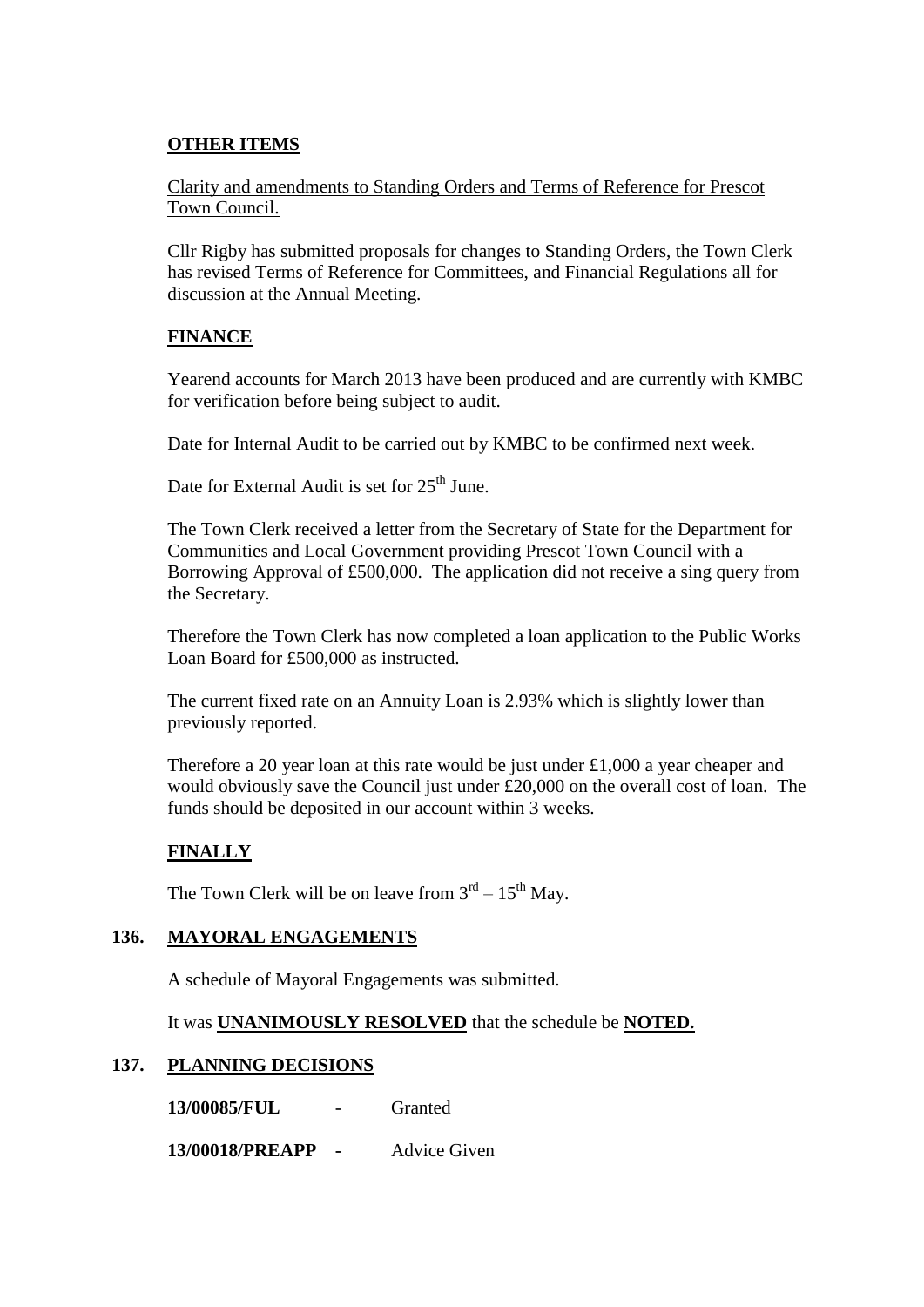**12/00574/FUL -** Granted

**12/00754/FUL -** Granted

It was **UNANIMOUSLY RESOLVED** to **NOTE** the above Planning Decisions.

## **138. FUNDING APPLICATIONS**

#### **PRESCOT FESTIVAL**

A funding application had been received from Prescot Festival of Music and the Arts requesting financial assistance towards the running of the Prescot Festival.

It was **UNANIMOUSLY RESOLVED** that a Grant of £500.00 be awarded to the Prescot Festival.

This resolution was made in accordance with the power to spend money on provision of entertainment and support of the arts (granted under Local Government Act 1972, s 145).

## **MALS MERSEYSIDE**

A funding application had been received from MALS Merseyside asking for financial assistance towards the cost of training volunteers.

It was **RESOLVED** with Councillor M. Lloyd abstaining that a Grant of £500.00 be awarded to MALS Merseyside.

This resolution was made in accordance with the power to spend money on various crime prevention measures (granted under Local Government Rating Act 1997, s 31).

### **139. BRYER ROAD COMMUNITY CENTRE**

It was **UNANIMOUSLY RESOLVED** that this item be deferred for further information.

### **140. TOWN CENTRE CLEANING**

It was **UNANIMOUSLY RESOLVED** that this item be deferred for further information.

### **141. ANNUAL MEETING AND MAYOR MAYOR MAKING**

The Town Clerk submitted a report with information on the costs of last years Mayor Making.

Members considered the report and it was **UNANIMOUSLY RESOLVED** that the Mayor Making evening be held on Friday,  $7<sup>th</sup>$  June at Prescot Cables Function Room and a budget provision in the region of £1,000 be provided.